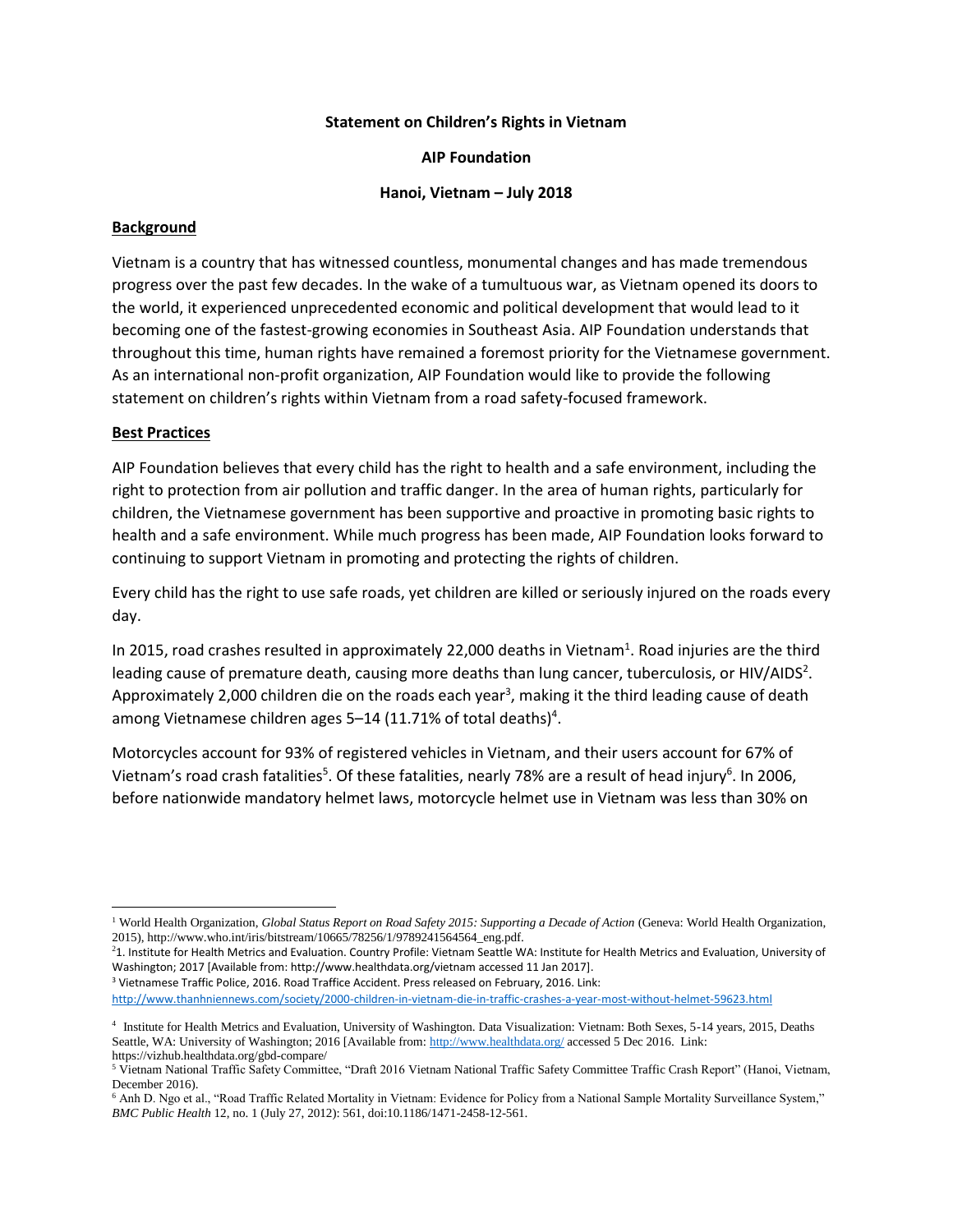average and just 10% on city roads<sup>7</sup>. Helmet use tended to be higher on roads where use was compulsory<sup>8</sup>.

In December 2007, the Vietnamese government passed Resolution 32, which mandated helmet-wearing for all motorcycle users, helmet use immediately increased to 99%<sup>9</sup>. Helmet use among adults has since remained above 90% $^{10}$ , and motorcycle-related fatalities per vehicle have decreased by 46% $^{11}$ . Since the enacting the law, AIP Foundation estimates that approximately 5 billion USD has been saved, and nearly 738,848 road injuries and 40,728 fatalities have been prevented $^{12}$ .

Nevertheless, the country continues to grapple with the issue of the prevalence of poor-quality helmets, and lower helmet-wearing rates for children compared with adults. The Vietnamese government has taken steps to address these key issues, including declaring 2018 the year of children's traffic safety and conducting an official review of the national standard, and AIP Foundation hopes that these and other stringent regulations will help resolve the problems.

Every child has the right to breathe clean air, yet children are breathing toxic air, impacting their health and future chances in life.

Vietnam is among the top 20 most polluted countries in the world<sup>13</sup>. Air pollution has been shown to have a detrimental effect on health, including respiratory and cardiovascular diseases, skin diseases, and long-term chronic diseases such as cancer. Several studies have revealed a direct link between exposure to polluted air and increased risk of mortality.

Within Vietnam, the high incidence of fuel combustion engine vehicles such as motorcycles is a significant contributor to the level of pollutants in the air. As the number of privately-owned vehicles increases in tandem with Vietnam's growing middle class, the air quality within urban areas will continue to decrease.

The Vietnamese government is currently working on constructing comprehensive public metro transportation systems in Hanoi and Ho Chi Minh City. The metro, once open, will provide an alternative form of transport that is community-focused and environmentally friendly. In addition, if more members of the public begin using the metro as their primary form of transport, the number of privately-owned vehicles may decrease, lowering the amount of pollutants from combustible engines.

Every child has the right to an education, yet many miss out on education due to road traffic crashes.

Through helmet donation programs and public awareness campaigns focused on primary school students, the Vietnamese government and AIP Foundation have collaborated several times to promote

l <sup>7</sup> D V Hung, M R Stevenson, and R Q Ivers, "Prevalence of Helmet Use among Motorcycle Riders in Vietnam," *Injury Prevention* 12, no. 6 (December 1, 2006): 409–13, doi:10.1136/ip.2006.012724; Nguyen Thi Thieng et al., "Helmet Wearing Attitudes and Practices by Motorbike Users: Assessing the Effectiveness of the Public Awareness Campaign" (Hanoi, August 2007).

<sup>8</sup> Hung, Stevenson, and Ivers, "Prevalence of Helmet Use among Motorcycle Riders in Vietnam"; Nguyen Thi Thieng et al., "Helmet Wearing Attitudes and Practices by Motorbike Users: Assessing the Effectiveness of the Public Awareness Campaign."

<sup>9</sup> Jonathon W Passmore et al., "The Formulation and Implementation of a National Helmet Law: A Case Study from Viet Nam," *Bulletin of the World Health Organization* 88, no. 10 (October 1, 2010): 783–87, doi:10.2471/BLT.09.071662.

<sup>&</sup>lt;sup>10</sup> World Health Organization, *Global Status Report on Road Safety 2015: Supporting a Decade of Action* (Geneva: World Health Organization, 2015), http://www.who.int/iris/bitstream/10665/78256/1/9789241564564\_eng.pdf.

<sup>&</sup>lt;sup>11</sup> Vietnam National Traffic Safety Committee. Fatalities per 10,000 motorcycles were 5.9 in 2007 and 3.2 in 2012.

<sup>&</sup>lt;sup>12</sup> AIP Foundation calculations based on Asian Development Bank, "Accident Costing Report - Vietnam," 2003; World Health Organization, *Global Status Report on Road Safety 2015*; Vietnam National Traffic Safety Committee, "2016 Vietnam National Traffic Safety Committee Traffic Crash Report."

<sup>13</sup> Environmental Performance Index (2018).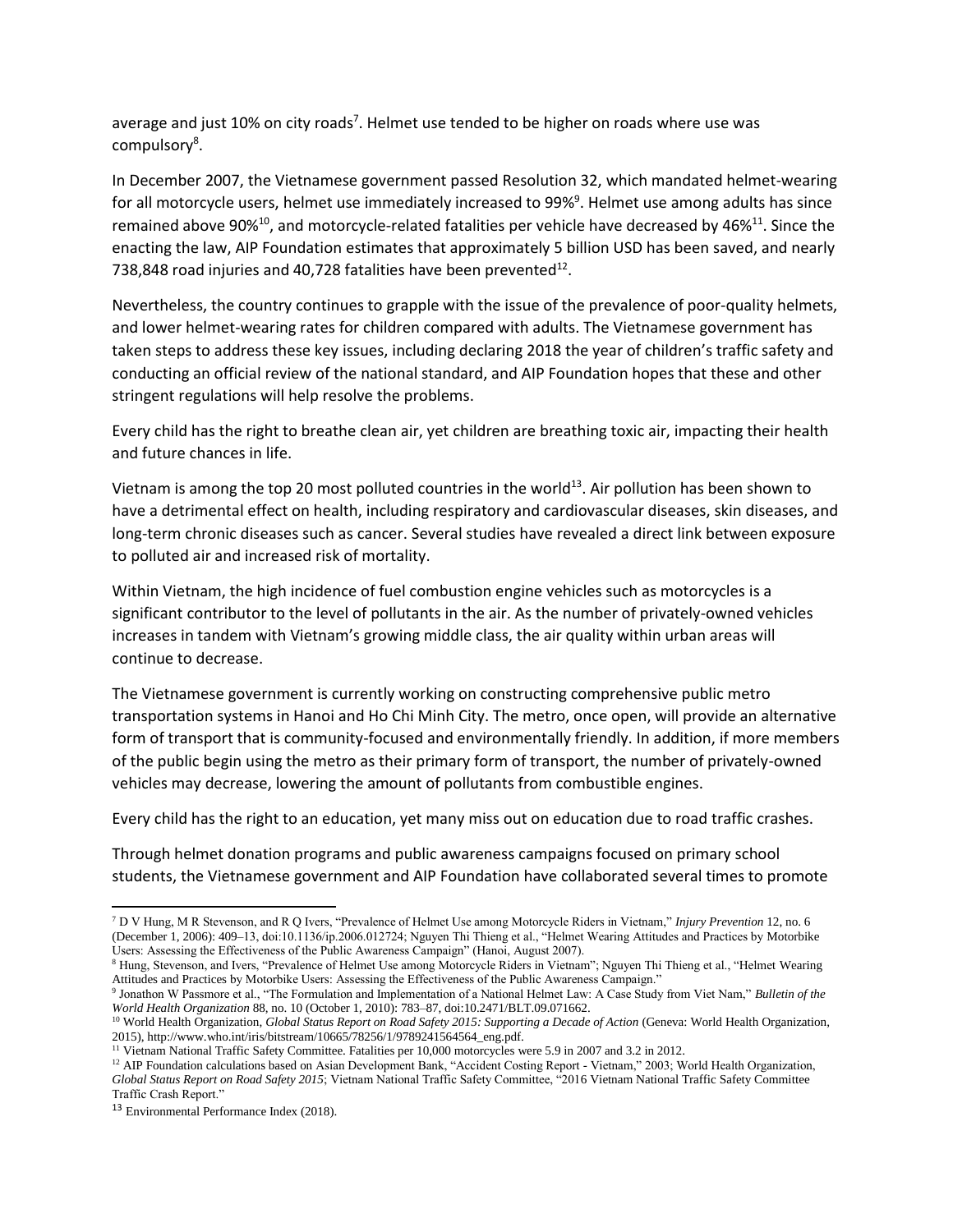safe road habits at an early age to vulnerable and at-risk road users. In 2018, the Vietnamese government announced that it will provide helmets for all first-grade students in the country – marking the first time that a helmet donation initiative has been implemented on such a large scale.

In recent years, youth engagement has been another key component of advocating for safer roads in Vietnam. AIP Foundation has worked with university students in Hanoi and Ho Chi Minh City to provide training as road safety ambassadors, who are then empowered to educate others in their own communities. The government continues to express a strong interest in encouraging road safety education as part of a comprehensive curriculum for students, from primary to university levels.

Every child has the right to explore in safety, yet road danger is one of the top barriers for children having the freedom to roam, to play, and to explore.

Every child has the right to protection from violence, so a speed vaccine must be deployed to reduce urban speed limits to safe levels.

To make road environments safer for students commuting to and from school, the government should encourage interventions such as enhancing road infrastructure, increasing public awareness, delivering education, and enforcing speed limits. Recently, the governments in Hanoi and Ho Chi Minh City have demonstrated an interest in creating safer school zones – areas nearby schools where road modifications and lowered speed limits are implemented to create a safer environment. AIP Foundation has partnered with the Vietnamese authorities and other international stakeholders on programs like *Walk This Way* and *Slow Zones, Safe Zones* which promote such interventions.

Every child has the right to be heard.

The Vietnamese government has shown clear support for including children's voices in policymaking decisions and strategies. AIP Foundation recently mobilized students, teachers, and community leaders across Vietnam in support of the Child Health Initiative's week of action held from May 21-27. The campaign calls for a first ever summit of world leaders on child and adolescent health in order to refocus global policy and prioritize youth road deaths and injuries as the health crisis it is. In Vietnam, students and teachers expressed their desire for safer streets by holding signs stating "#ThisIsMyStreet", to be shared on social media as part of the campaign. members of the Yen Bai Traffic Safety Committee and the Nghia Lo traffic police signed on in support of the campaign, joining communities and NGOs around the world in urging world leaders to 'walk the talk' on providing safe environments for children and adolescents.

## **Recommendations**

In order to continue protecting the rights of children as outlined above, AIP Foundation encourages the Vietnamese government to consider the following strategies.

1. Implement stringent, targeted law enforcement to address key risk factors contributing to road injuries and deaths, e.g. quality helmet use, lowered speed limits, and helmet use for children.

Enforcement targeting these risk factors can have a significant effect on reducing road injuries and deaths. The government should therefore allocate resources to ensure that law enforcement bodies have the capacity to fulfill their functions appropriately.